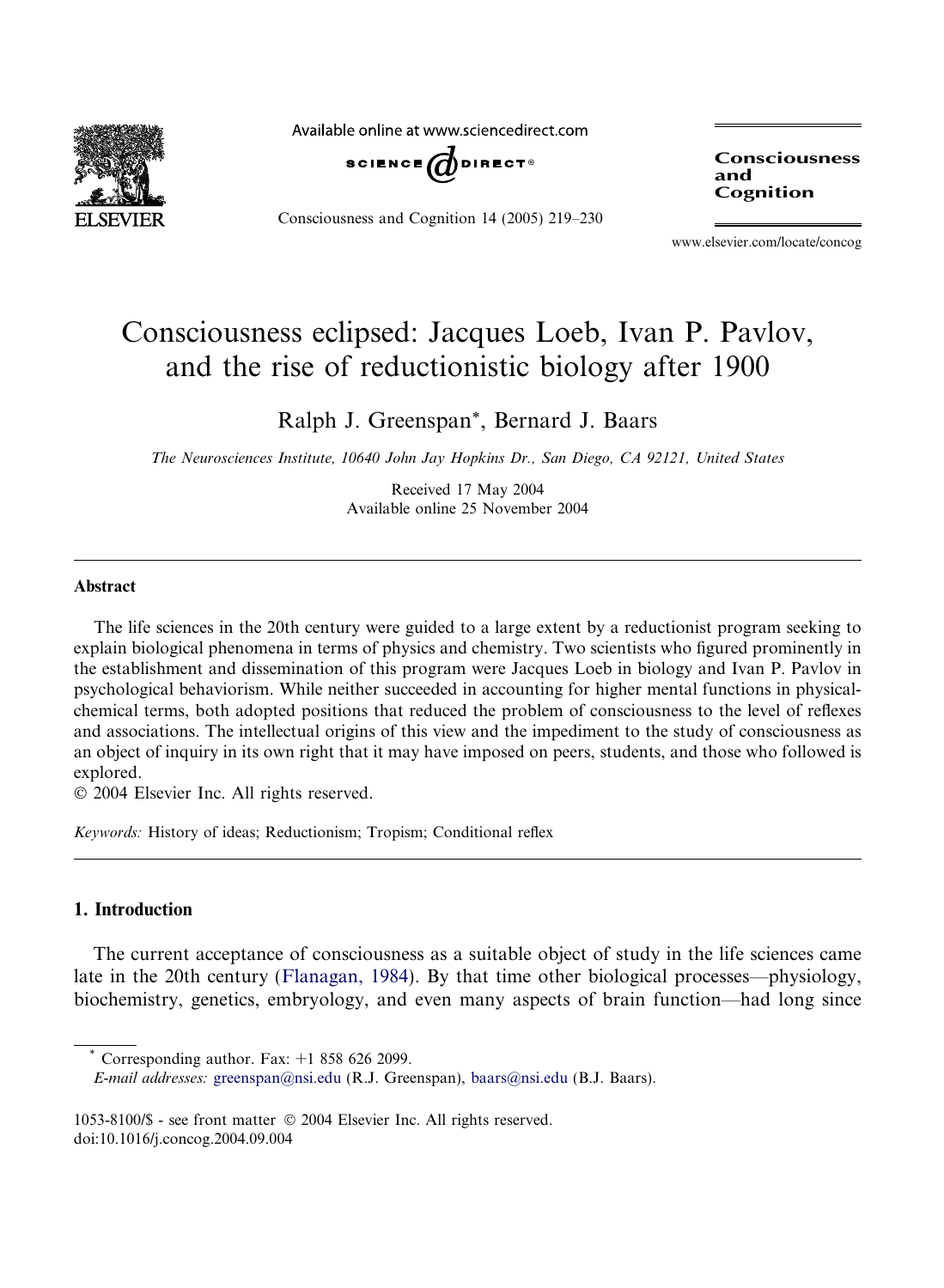been subsumed into the reductionist program seeking to explain biological phenomena in terms of physics and chemistry. The very success of this explanatory reductionism [\(Audi, 1999\)](#page-9-0) may have dampened interest among many in the life sciences community in a subject as ethereal and elusive as consciousness. Instead, after the initial promise of numerous 19th century studies of psychophysics, hypnosis and dissociative disorders, color perception, sensory physiology, memory, attention, and much more, all of which was viewed in terms of conscious experiences, the subject was relegated, for the most part, to philosophy, mysticism, or (at best) ''soft'' science, and stayed there, languishing as a scientific subject, until the last decade of the 20th century [\(Baars, 1986,](#page-10-0) [2003](#page-10-0); James, 1890). (Maybe *fin des siècle* epochs focus everyone, even molecular biologists, on such ultimate questions.)

Now that the subject has been rehabilitated, the question arises as to why something so fundamental to our understanding of ourselves was effectively suppressed as a topic worthy of scientific consideration for so long. Simply to say that the tools were not available for probing it does not suffice, as that deficiency has rarely stood in the way of academic efforts; indeed, one cannot know if current tools are adequate until they are actually tried. Moreover, many of the behavioral tests used to discriminate and subdivide aspects of consciousness (e.g., trace vs. delay conditioning) do not require advanced technologies.

A more compelling explanation may be found in the form that biological reductionist thinking assumed in its account of behavior in general and of mental activity in particular. These accounts can be traced to two dominating figures in early 1900s: Jacques Loeb in biology, and Ivan P. Pavlov in psychological behaviorism. Together, they played a key role early in the century in the establishment and dissemination of the ideology of explanatory reductionism to biology and psychological behaviorism. It is striking that equally famous scientists of the period, such as Sir Charles Sherrington and Karl Lashley, who advocated a more integrated conception of neural functioning, had less overall influence—even though they cited solid and reliable evidence.

## 2. Jacques Loeb and the theory of ''animal tropisms''

Educated in the heyday of German physiology in the 1880s, Jacques Loeb (1859–1924) brought an anti-dualist perspective to questions of behavior and perception [\(Pauly, 1987; Wozniak, 1993](#page-10-0)). His early work was in physiological psychology, working with human subjects. He studied the relationship between physical and mental work by measuring the amount of physical force that a subject could exert on a dynamometer while concentrating on the effort, as opposed to when they were concentrating on mental arithmetic. From there, he descended the phylogenetic ladder to dogs, where he studied the effects on spatial perception of unilateral brain lesions, believing that the bilateral anatomical symmetry of individuals dictates their perception of space. His interests were coalescing around the idea that separation of activity into sensation and movement was artificial, and that there was a unifying explanation for all such phenomena. Above all, he wanted to avoid the need to invoke purely psychological factors.

The tenor of the reductionistic movement in science is well described by [Miller \(1962\):](#page-10-0)

In Germany, the science of physiology was controlled by four men: Hermann Ludwig von Helmholtz, Emil Du Bois-Reymond, Ernst Brücke, and Carl Ludwig. These men formed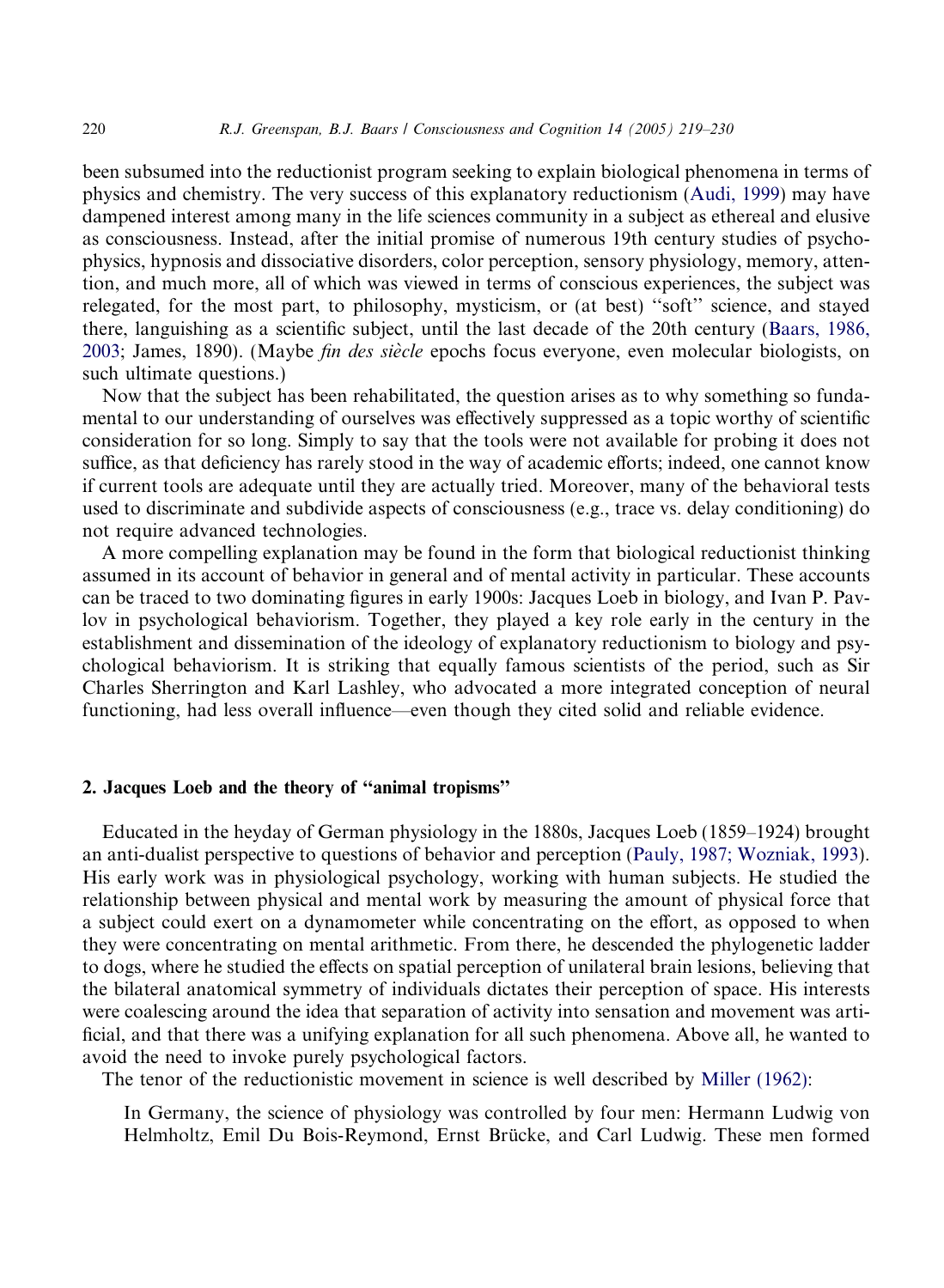a private club in Berlin whose members were pledged to destroy vitalism ... And it was in this intellectual atmosphere that the pioneer psychologists were educated. Freud was Brcke's student; Pavlov studied under Ludwig; Wundt was Du Bois-Reymond's student and Helmholtz' assistant. With physiology reduced to chemistry and physics, the next step was to reduce psychology to physiology. (1962, pp. 193–194)

In Britain T.H. Huxley extended this mechanistic approach to consciousness. He wrote:

Consciousness ... would appear to be related to the mechanism of the body ... simply as a [side] product of its working, and to be completely without any power of modifying that working, as the [sound of] a steam whistle which accompanies the work of a locomotive ... is without influence upon its machinery. (quoted in [James, 1890/1983, p.](#page-10-0) [135\)](#page-10-0)

Along these lines, Jacques Loeb's orientation eventually led him to simpler, invertebrate organisms, in which the responses to discrete stimuli could be more easily controlled and studied in isolation from any behavioral complexity or ''mental'' phenomena. Initially, this led him to work on the perception of light (heliotropism) in fly larvae and gravity (geotropism) in the cockroach, from which he extrapolated to higher animals and humans the idea that such simple tropic responses could account for many, apparently more complex, perceptual phenomena ([Loeb, 1888a,](#page-10-0) [1888b](#page-10-0)). In a more extensive study of the caterpillar Porthesia, he concluded that three tropisms (helio-, geo-, and contact irritability) accounted for the majority of the animals' behavior ([Loeb,](#page-10-0) [1890](#page-10-0)). Ten years later, he summarized his theory as follows:

The explanation of [these tropisms] depends first on the specific irritability of certain elements of the body surface, and, second, upon the relations of symmetry of the body. ...These circumstances force an animal to orient itself toward a source of stimulation in such a way that symmetrical points on the surface of the body are stimulated equally. In this way the animals are led without will of their own toward the source of stimulus or away from it. [\(Loeb, 1900\)](#page-10-0)

Tropisms and instincts, which accounted for much of an animal's behavior, were simply combinations of reflexes. Any phenomena not categorizable as tropisms could be attributed to associative memory:

[There are] two following peculiarities of our central nervous system: First, that processes which occur there leave an impression or trace by which they can be reproduced even under different circumstances than those under which they originated ... second ... that two processes which occur simultaneously or in quick succession will leave traces which fuse together, so that if later one of the processes is repeated, the other will necessarily be repeated also. [\(Loeb, 1900](#page-10-0))

And associative memory took care of any ''higher functions:''

I think it can be shown that what the metaphysician calls consciousness are phenomena determined by the mechanism of associative memory ... I think that we are justified in substituting the term activity of associative memory for the phrase consciousness used by the metaphysicians ... We will then consider the extent of associative memory in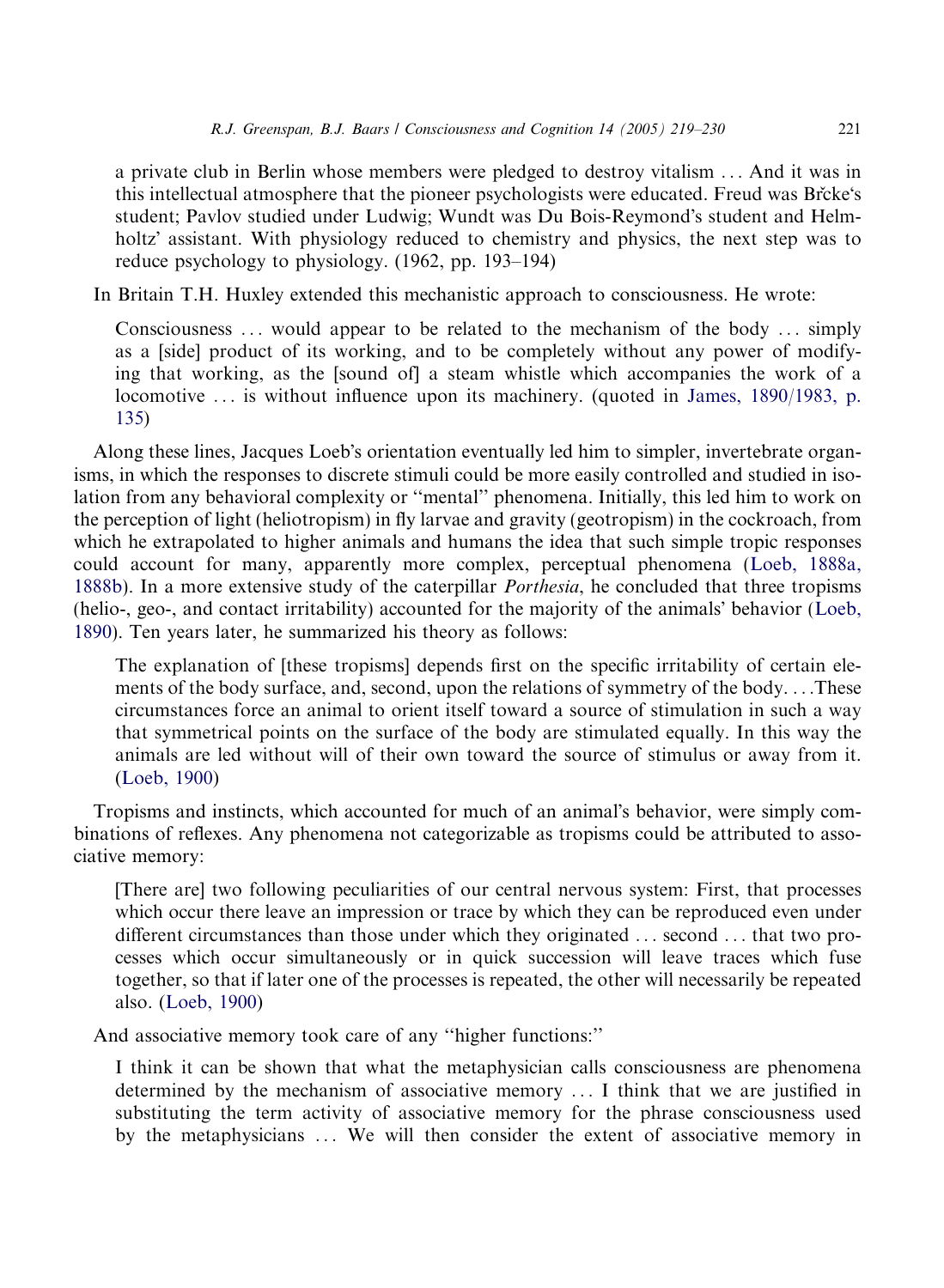the animal kingdom instead of the extent of consciousness among animals ... For the present, we can say that if any animal can learn, that is, if it can be trained to react in a desired way upon certain stimuli (signs), it must possess associative memory. ([Loeb,](#page-10-0) [1900](#page-10-0))

American biologists were well primed to receive Loeb's work and thought favorably. Most of them had, in fact, been trained in Germany as chemists, physiologists, or embryologists, and were trying hard at that time to follow the German university model for the conduct of science. As Loeb's reputation grew, he was sought after by aspiring American academic institutions. After a short sojourn at Bryn Mawr College, an institution in the vanguard of recruiting the new breed of scientist in America, in 1892 he went to the University of Chicago, one of the most innovative of the new-style American universities.

While on the faculty in Chicago, Loeb had a profound influence on a young graduate stu-dent, John B. Watson ([Buckley, 1989; Pauly, 1987](#page-10-0)). The origins of many of Watson's behavior-ist views [\(Watson, 1913](#page-11-0)) can be traced to Loeb's influence and writings. But Loeb influenced a much wider audience than just his university students. He became a scientific celebrity after his successful achievement of parthenogenesis in the laboratory, a foreshadowing of today's preoccupation with genetic engineering and cloning, and this afforded him a platform to a popular audience. This accomplishment reinforced Loeb's belief that all of life's processes would eventually be explicable in terms of chemistry and physics. Parethenogenesis made Loeb into one of the first scientist/celebrities in American culture, and in articles for popular magazines such as *McClure's*, he disseminated his ideas and asserted that human capabilities differed from animal tropisms in degree only [\(Snyder, 1902\)](#page-11-0). After moving to The Rockefeller Institute in 1910, where he became a central figure in that institution's rise to preeminence in American science, he wrote a popular book, The Mechanistic Conception of Life (1912), placing his research findings firmly in the context of the worldview expressed in its title and spreading that message to a wide audience.

Loeb's influence on 20th century science was deep and lasting. He was the prophet of what became its dominant scientific ideology and directly influenced such pioneering figures in the triumph of that ideology as the geneticists Thomas Hunt Morgan and Hermann J. Muller, the cell biologist E.B. Wilson, and the biochemist John H. Northrop. Most striking of all, his impact on J.B. Watson and William J. Crozier set the tone and the agenda for the behav-iorist perspective in psychology [\(Pauly, 1987](#page-10-0)). Crozier was B.F. Skinner's mentor at Harvard, and Skinner acknowledged the importance of Loeb's books in his own development ([Skinner,](#page-10-0) [1976](#page-10-0)). Even Pavlov acknowledged Loeb's influence in the first of his "Lectures on the Work of the Cerebral Hemisphere,'' citing his concepts of associative memory and animal tropisms [\(Pavlov, 1924](#page-10-0)).

Loeb's legacy for the study of consciousness is his outright denial of its relevance and his contention that no explanation is required, beyond that of reflexes, tropisms, and and associative memory. He proselytized that there was a simple, mechanistic explanation for every aspect of living things. When this view was combined with Pavlov's mechanism for associative memory, to which Loeb attributed all of our higher order mental functions, there was no further need to consider consciousness as anything other than an illusion or epiphenomenon.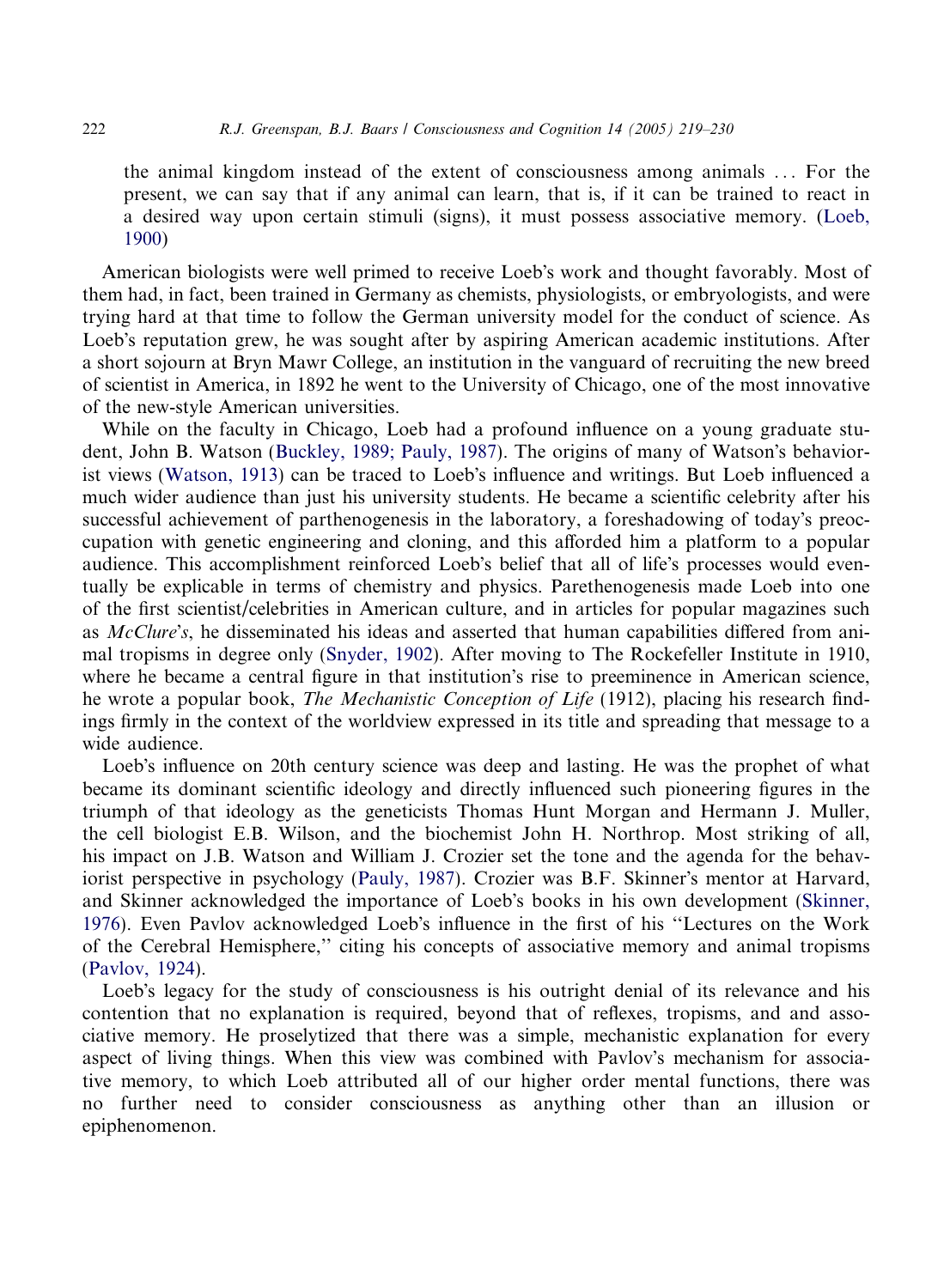#### 3. I.P. Pavlov and the theory of ''conditional reflexes''

The Russian born physiologist and psychologist Ivan P. Pavlov (1849–1936) was, like Loeb, another disciple of the 19th century German physiological reductionists. Pavlov was awarded one of the first Nobel prizes (1904) in recognition of his pioneering work on the physiology of digestion and its associated pancreatic and gastric secretions [\(Pavlov, 1897](#page-10-0)). It was during subsequent studies of salivation, and their differences from pancreatic and gastic secretions in his now immortalized canine subjects—Bierka, Milkah, Ikar, Umnitza, Visgun, Zlodey, Pingiel, Rijiy, Gryzun, Arleekin, Ruslan, Chingis Kahn, Murashka, and 37 others (see [Tully, 2003](#page-11-0))—that he stumbled upon the phenomenon of the ''conditional reflex'' [\(Pavlov, 1927\)](#page-10-0).

Beginning in 1894, Pavlov described the digestive system as a ''chemical factory.'' For him, the digestive glands responded purposefully, precisely, and regularly to different foods, producing secretions of the necessary quantity and proteolytic power for optimal digestion of an ingested foodstuff ([Pavlov, 1897; Todes, 1997\)](#page-10-0).

This digestive machine, however, was inhabited by a ''ghost''—by the psyche and its capricious, highly individualized manifestations in the secretory responses of laboratory dogs. Pavlov emphasized that in salivation ''the participation of the psyche emerges clearly, so psychology almost entirely overshadows physiology.'' This ''dominance of psychology'' was clear from ''the fact that appropriate types of saliva are secreted both when a tested substance is put into the mouth and when it is only used to tease the dog'' ([Pavlov, 1897\)](#page-10-0). The qualities of this "mind," however, presented an obstacle to Pavlov's standardized investigatory path. Previously, he had recognized the importance of the psyche but had treated it as a blackbox [\(Todes, 1997](#page-11-0)).

The way out of this conundrum, one that brought the phenomena back into the realm of reductionist physiology, came from one of Pavlov's students, A.T. Snarskii. Drawing on physiologists and psychologists who had addressed the problem of ''purposeful behavior'' in animals, including Jacques Loeb, Wilhelm Wundt, William James and I.M. Sechenov, [Snarskii \(1901\)](#page-11-0) asserted that ''psychic secretion'' reflected not high-level processes such as will, choice, and judgment, but rather the relatively low-level ''habitual'' process of ''visual associations ... that united new impressions with preceding ones: elementary memory'' [\(Todes, 1997\)](#page-11-0). Morever, ''...this act is accomplished entirely stereotypically, automatically, through a well-trod path. The consciousness of the dog plays no 'important' role; it 'chooses' nothing and in itself does not 'determine' the activity of the salivary glands'' [\(Snarskii, 1901; Todes, 1997](#page-11-0)).

Another of Pavlov's students, I.F. Tolchinov, then "...proposed that the phenomena of salivation during irritation of the dogs at a distance by foodstuffs be considered a reflex at a distance, which was accepted by Professor I.P. Pavlov, who termed it a conditional reflex, as distinct from the unconditional reflex received when the mucous membrane of the roof of the mouth is irritated directly by edible and inedible substances.'' [\(Todes, 1997; Tolochinov, 1912](#page-11-0)). By 1903, Pavlov was reporting these findings at international conferences and by 1907 had converted his entire laboratory to the study of conditional reflexes ([Todes, 1997\)](#page-11-0).

Within a decade, Pavlov had developed this perspective into an entire world view. Tasting, smelling, and eating was the 'food reflex,' fear a 'defensive reflex,' and submissiveness the 'slavery reflex.' He went on to propose a "freedom reflex," a 'reflex of religion,' an 'investigatory reflex' as shown by exploration and curiosity, a 'self-defence' reflex, and a 'reflex of purpose.'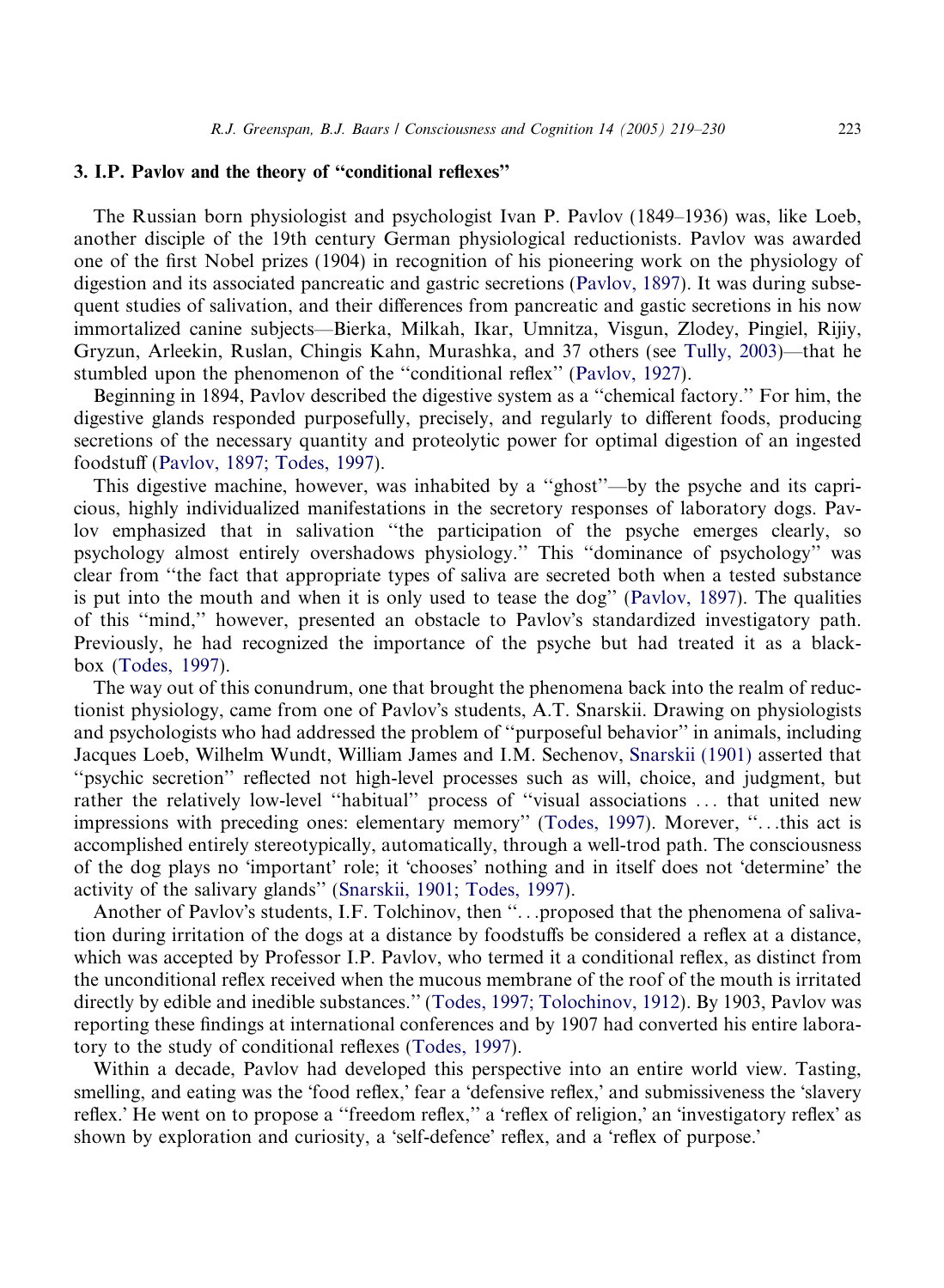All life, all its improvements and progress, all its culture are effected through the reflex of purpose, are realized only by those who strive to put into life a purpose. '... the comforts of life (the aim of practical people), right laws (aspired to by statesmen), knowledge (the goal of educated people), discoveries (the treasures of scientists), virtues (the ideal of righteous people), etc.' ([Pav](#page-10-0)[lov, 1927](#page-10-0))

Even ...the tragedy of the suicide lies in the fact that he has an inhibition, as we physiologists would call it, of the reflex of purpose...' ([Pavlov, 1927](#page-10-0))

Enormous international acclaim greeted Pavlov's reports on conditional reflexes. Prominent philosophers like Bertrand Russell took his claims seriously. Paul de Kruif called him The Liberator of Mankind... the Pasteur of the human brain and heart... Russian Saint of Science... this grey-bearded old Light of the North has discovered the way not to change human nature but to alter the human heart through the human brain.' L.A. Andreyev celebrated him as 'The Great Teacher and Master of Science' [\(Andreyev,](#page-9-0) [1937](#page-9-0)), and Gantt, Pavlov's translator, wrote that 'Pavlov's [method] will permanently elevate him among the Great Scientists.' Pavlov seemed to provide the scientific key for a new, socialist utopia and despite his unceasing criticism of the Soviet government, he received more lavish support from Lenin than he had ever received from the Tsarist government ([Todes, 2000](#page-11-0)).

Nor was the utopian vision simply a characteristic of Pavlov's followers. As he himself explained, ''Our work will result in the success of eugenics—the science of the development of an improved human type...with the most perfected nervous system...'' ([Todes, 2000](#page-11-0)). In line with this viewpoint, Pavlov's attributions of any and all psychological states to conditional reflexes has much in common with the eugenicist Charles Davenport's wholesale explanation of human behavior in terms of a gene for pauperism, a gene for shiftlessness, a gene for alcoholism, a gene for feeble-mindedness, and so on ([Cravens, 1978; Davenport, 1911\)](#page-10-0). Both perspectives offer a unitary, explanation for the complexities of human behavior.

Pavlov's findings began to be disseminated in England in 1906 when he delivered the Huxley Lecture ([Pavlov, 1906\)](#page-10-0). His message was taken up avidly by Jacques Loeb in America, who saw the findings as confirmation of his view that behavior in higher animals and humans was not fundamentally different from that in lower organisms:

The manifestations of associative memory are generally discussed by the introspective psychologists, who as a rule are not familiar with or do not appreciate the methods of the physicist. There have been made repeated attempts to develop methods for the analysis of associative memory, among which thus far only one satisfies the demands of quantitative science, namely Pawlow's method....[The] influence of an associative memory image is as exactly measurable as, e.g., the direct illumination of the eye; and moreover that what we call a memory image is not a 'spiritual' but a physical agency....[An] enlargement of the tropism theory might include human conduct also if we realize that certain memory images may exercise as definite an orienting influence as, e.g., moving retina images or sex hormones. ([Loeb, 1918\)](#page-10-0)

Early on in the formulation of behaviorism, J.B. Watson (Loeb's former student, see above) took up ''conditioned-reflex'' experiments in his own laboratory at Johns Hopkins University [\(Buckley, 1989](#page-10-0)), and thereafter actively promoted Pavlov's universal reflex explanation in the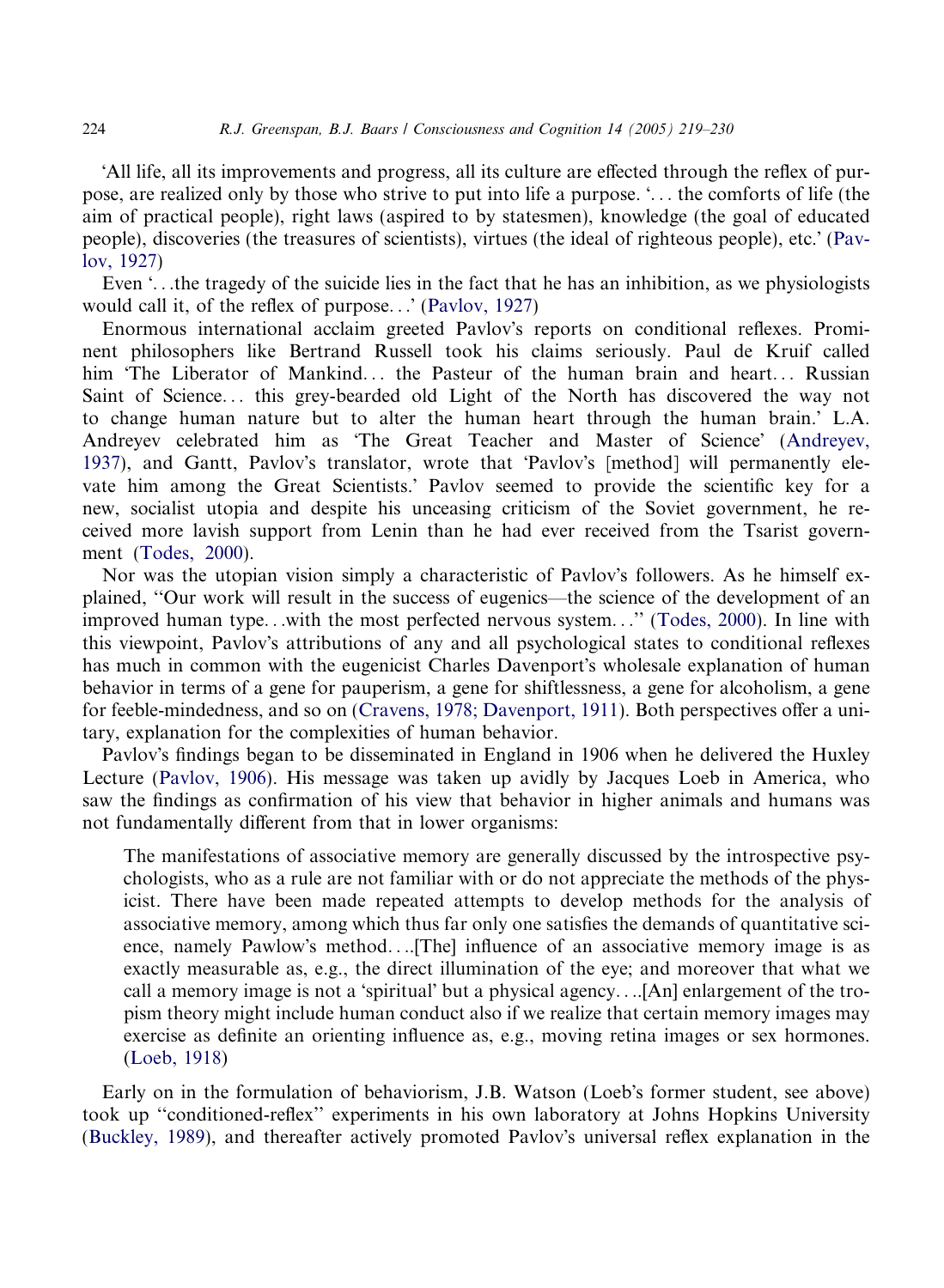West [\(Russell, 1921; Skinner, 1976; Watson, 1916, 1925](#page-10-0)). For the young B.F. Skinner, Pavlov was not just an influence, but his hero, as well as the most cited author in Skinner'[s \(1938\)](#page-10-0) The Behavior of Organisms ([Catania & Laties, 1999](#page-10-0)).

Pavlov did not reject consciousness as completely as Watson and Skinner. But he set the tone. And like Loeb, Watson, and Skinner, his ideas were disseminated at least as much through the popular media as through scientific publications. In the decades after 1900 the goal of reducing all behavior to reflexes became popular in the United States and Britain among social reformers, journalists, philosophers, and radical behaviorists. Many physiologists and psychologists remained skeptical; but their voices were not heard by the public [\(Baars,](#page-10-0) [1986, 2003](#page-10-0)).

The reflex hypothesis encountered a crisis when an article appeared in 1930 by Karl Lashley, who began as a student of J.B. Watson's. Lashley argued that while reflex pathways could explain some spinal mechanisms, they failed to account for basic facts about the brain. "...[In] the study of cerebral functions we seem to have reached a point where the reflex theory is no longer profitable. And if it is not serviceable here, it can scarcely be of greater value for an understanding of the phenomena of behavior...'' [\(Lashley, 1930\)](#page-10-0). There was no evidence for stereotyped reflexive responses in animals with intact brains.

Lashley's article was widely read, and his evidence undisputed, yet the hypothesis was not abandoned by behaviorists; it merely assumed a new guise. Under the influence of B.F. Skinner, all behavior was taken to involve 'stimulus–response contingencies' without evidence for a physiological reflex ([Skinner, 1931, 1953, 1976](#page-10-0)). Skinner thereby saved the behaviorist movement.

Like Pavlov and Watson, Skinner claimed that his ideas applied to all animals and humans without testing them in natural situations. Much later, when [Breland and Breland \(1961\)](#page-10-0) conducted operant (Skinnerian) training in 38 different species, they found numerous limits on the method, and intrusions of untrained actions. In nature, such 'unconditioned' behavior is likely to be much greater.

Pavlov's influence on the 20th century was even greater than that of Loeb. Loeb may have inspired the ideological bent and style of modern biology, but Pavlov provided the rationale and a pseudo-mechanistic explanation to account for mental activity.

## 4. Sherrington's inconsistencies with the Loebian/Pavlovian view

Sir Charles Sherrington, one of the most distinguished physiologists of the time, took a very different tack from Pavlov. Sherrington was a pioneering student of reflex actions. His classic work The Integrative Action of the Nervous System (1906) came out only two years after Pavlov's work was first published in the West. It presents numerous experiments on reflexes.

Sherrington was critical of Descartes' mechanistic idea that

Cat, dog, horse, etc. were trigger-puppets which events in the circumambient universe touched off into doing what they do. It lets us feel that Descartes can never have kept an animal pet.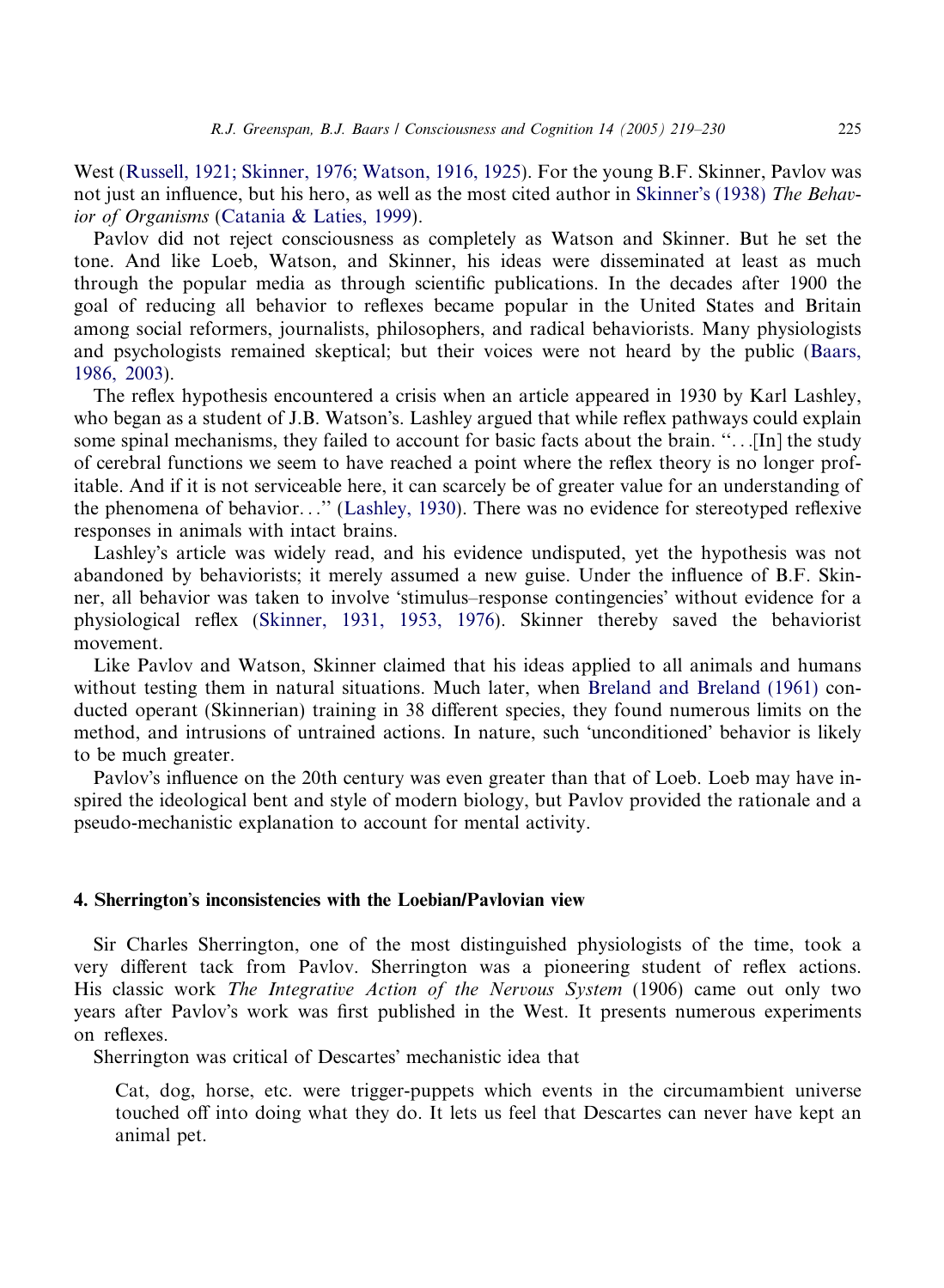Sherrington and others demonstrated that simple reflexes can be seen mainly when the spinal cord is isolated from the cortex. Under those conditions animals actually become ''trigger puppets.''

Experiment to-day does, however, put within reach of the observer a puppet-animal which conforms largely with Descartes' assumptions. (The cerebral cortex) can be removed under anaesthesia, and on the narcosis passing off the animal is found to be a Cartesian puppet: It can execute certain acts but is devoid of mind. Thoughts, feeling, memory, perceptions, conations (voluntary actions), etc.; of these no evidence is forthcoming.''

"Thus, the (spinal) cat set upright on a 'floor' moving backward under its feet walks, runs or gallops according to the speed given to the floorway. In the dog a feeble electric current on the shoulder brings the hind paw of that side to the place, and performs a rhythmic grooming of the hairy coat there. If a foot tread on a thorn that foot is held up from the ground while the other legs limp away. Milk placed in the mouth is swallowed; acid solution is rejected. The dog shakes its coat dry after immersion in water.

Yet spinal reflexes are impoverished:

But when all is said, if we compare such a list (of spinal reflexes) with the range of situations to which the normal dog or cat reacts appropriately, it is extremely poverty stricken. It contains no social reactions, it fails to recognize food as food: It shows no memory, it cannot be trained or learn: it cannot be taught its name. The mindless body reacts with the fatality of a penny-in-the-slot machine. (p. xii)

To Sherrington, reflexes showed one level of integration. But they also raised the question of a higher level: What is it that the brain does to guide and organize spinal activities?

In healthy animals reflexes are subordinate to the conscious and voluntary control of the cerebral cortex. That is where goal-directed action is organized, where food and danger are recognized, social action is directed, and competing sensations are unified. A striking example Sherrington explored was the unitary perception of the world when two different images are presented to the two eyes. In recent years this has proved to be one of the most productive methods for studying visual consciousness (e.g., [Logothetis & Schall, 1989\)](#page-10-0).

In physiology Sherrington was as prominent as Pavlov. He received a Nobel Prize and coined basic terms like ''neuron'' and ''synapse.'' But he did not make utopian claims, he was not famous to the general public, and Pavlovians ignored him.

## 5. Lashley's evidence against brain reflexes

Karl Lashley began as a student of John B. Watson, the first famous radical behaviorist in psychology. In a 1923 paper Lashley noted with approval how behaviorism was ''spreading like wildfire.'' Seven years later, in a classic article, he has changed his mind. While reflex pathways could account for some spinal mechanisms, they failed to explain basic facts about the brain. He wrote,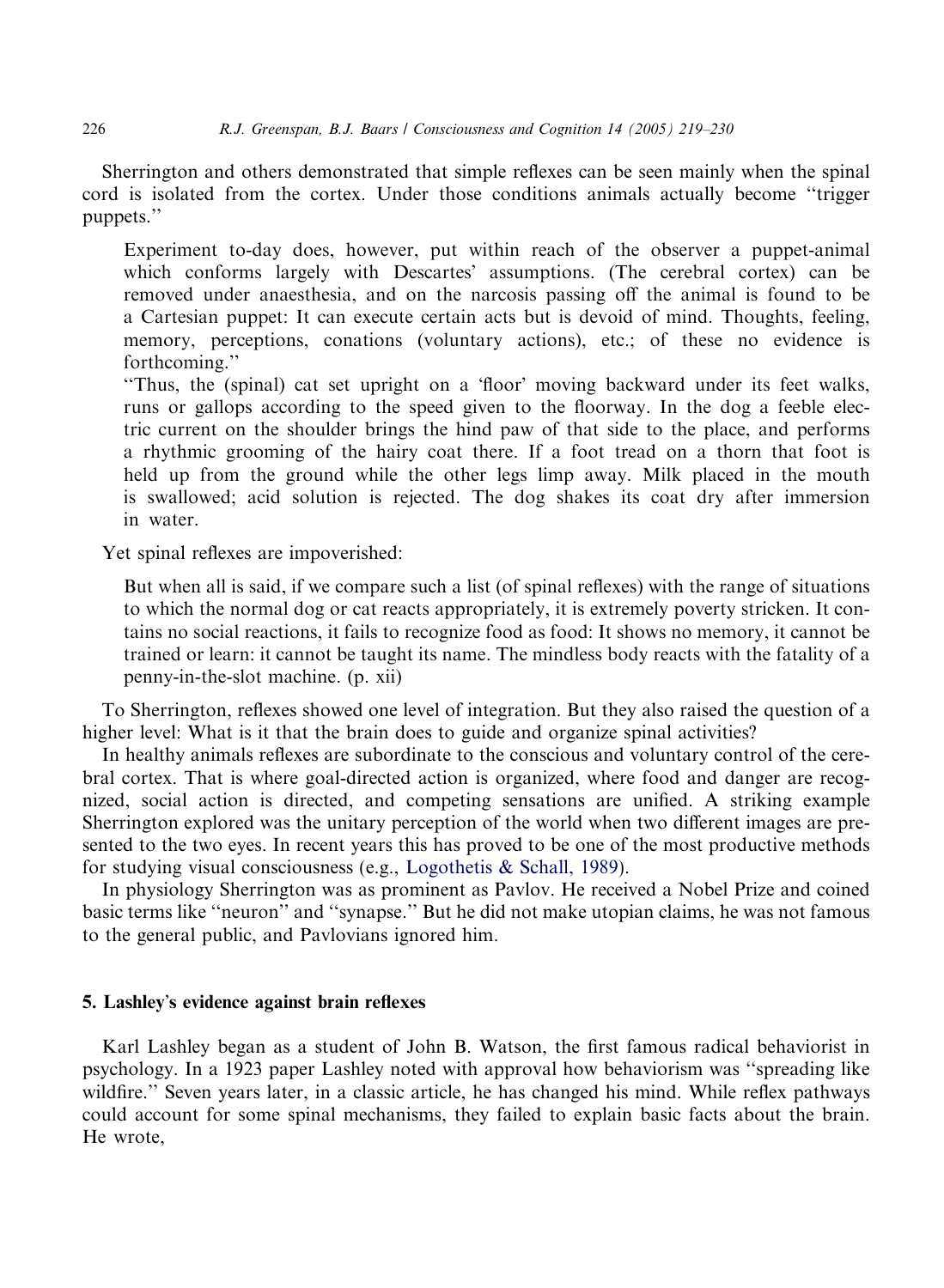The notion of the reflex arc was developed in studies of spinal preparations (animals whose brains were disconnected from their spinal cords). Under these simple conditions something like a point for point correspondence between receptor cells and muscle groups could be demonstrated, as in the case of the scratch reflex.''

However, ''in the study of cerebral functions we seem to have reached a point where the reflex theory is no longer profitable. And if it is not serviceable here, it can scarcely be of greater value for an understanding of the phenomena of behavior. [\(Lashley, 1930, p. 12\)](#page-10-0) (italics added)

The reason for the last point is, of course, that normal behavior always involves the brain. Lashley's critique was therefore not just physiological, but psychological as well.

Lashley presented three arguments against a reflex explanation. First, there simply was no evidence for reflex pathways in the cortex.

An essential element to the reflex theory is the doctrine that all the effects of stimulation are immediately observable in the motor systems. But there is certainly no direct evidence for the existence of any sharply defined reflex paths whose interruption results in the loss of isolated elementary functions. (p. 10)

Thus cerebral cortex is fundamentally different from the spinal cord.

Second, there was no evidence for stereotyped sensory input. In contrast to isolated reflexes, a large class of sensory stimuli were effectively equivalent.

We have a situation where a habit is formed by the activation of one set of receptors and executed immediately upon stimulation of an entirely different and unpracticed group. The equivalence of stimuli is not due to the excitation of common nervous elements.

Finally, there was no evidence for stereotyped reflex-like responses. Instead, habits showed motor equivalence: A maze could be run in many different ways.

Turning to motor activity, we are confronted by an identical problem. If we train an animal in a maze we find little identity of movement in successive trials. He gallops through in one trial, in another shuffles along, sniffing at the cover of the box. If we injure his cerebellum, he may roll through the maze. (italics added)

It is as if the maze-trained animal has access to a vast range of actions that will get it to the goal, even when the brain's motor control has been severely damaged.

He follows the correct path with every variety of twist and posture, so that we cannot identify a single movement as characteristic of the habit. I have earlier reported cases of motor habits of limbs which were paralyzed throughout training and whose motor paths consequently could not have been exercised during training...

The same points applied all the way from birds to humans.

Activities ranging from the building of characteristic nests by birds to the activities of man show the absence of stereotyped movements in the attainment of a predetermined goal. (pp. 6–7)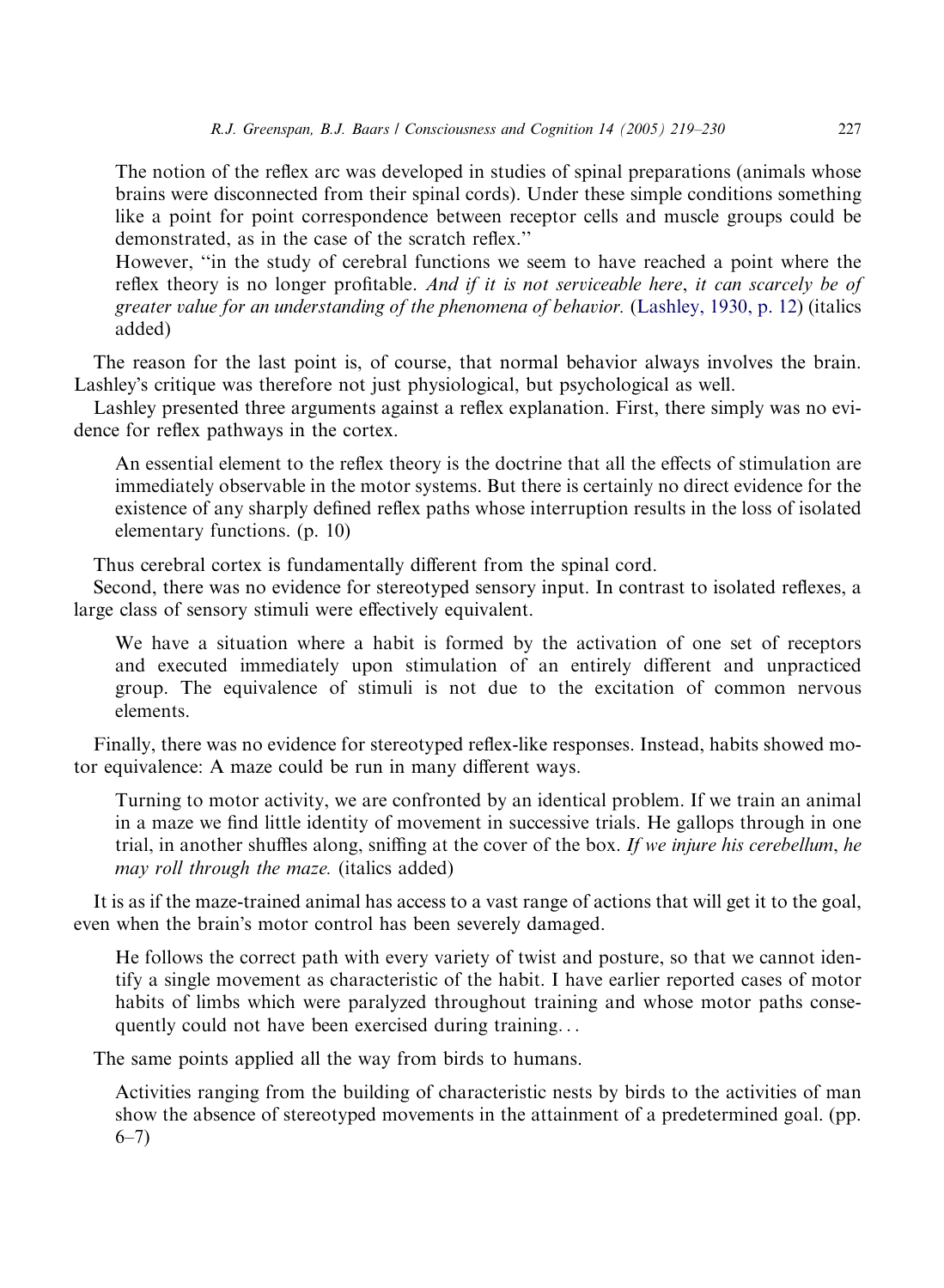Thus any single goal can be achieved in many different ways, across a vast range of species. This viewpoint finds its present day counterpart in the concept of ''degeneracy'' ([Edelman & Gally,](#page-10-0) [2001](#page-10-0)).

In sum, Lashley found no rigid reflex-like sensory or motor functions in the cortex, and no simple reflex pathways. He thought that Pavlov's universal reflex hypothesis did not hold up.

Yet this apparent falsification did little to impede the Pavlovian program in brain physiology.

## 6. Reductionism and the modern world

One hundred years have passed since Loeb's and Pavlov's seminal writings on behavior. During much of that time, behaviorism reigned supreme in psychology and explanatory reductionism inspired the life sciences to produce the staggering advances in biochemistry, genetics, cell biology, developmental biology, and neurobiology that dominate today's scientific landscape. These movements were a driving force in the application of serious scientific methods to the study of biological and psychological problems that had seemed unapproachable before. In that respect, it represented an important, progressive force. In other respects, it went too far—as in the banishment of consciousness from science. But all things must end, whether good or bad, and behaviorism began to give way in the final decades of the 20th century ([Baars, 1986, 2003](#page-10-0)).

Explanatory reductionism, on the other hand, still reigns supreme in biology, neurobiology, and in much of cognitive science. Its strength has come from the strategy of isolating component parts of a process and characterizing the function of those parts in detail. In neuroscience, this has often taken the form of decomposition and localization of processes ([Bechtel & Richardson, 1993;](#page-10-0) [Finger, 1994](#page-10-0)). Now, however, this strategy is starting to show signs of strain around the edges. It is weak when it comes to supplying explanations for the behavior of large numbers of elements at higher levels of organization. This difficulty applies to many biological problems that involve numerous components interacting as a system, as in metabolic networks, gene networks, cellular organization, and systems level activities in the brain. The problem reaches its pinnacle with attempts to provide a mechanistic explanation for consciousness ([Baars, 1996; Crick, 1995; Edel](#page-10-0)[man, 1989; Edelman & Tononi, 2000; Koch, 2004](#page-10-0)).

We are now approaching the limits of the classical strategy of decomposition and localization. In all of the areas where it has been so effective—genetics, cell biology, and neurobiology—it is becoming clear that mere identification and functional characterization of component parts does not account adequately for higher level phenomena—the parts do not add up in a simple way to give the whole. Systems level explanations for these higher level phenomena are, however, both possible and achievable. But they require something more than the simple reductionism that dominated the last century. New ways of thinking are needed to grapple with the issues of complexity, parallel processes, and emergent properties in biological networks.

## References

Andreyev, L. A. (1937). The great teacher and master of science. Scientific Monthly, 45, 166-167. Audi, R. (1999). The Cambridge dictionary of philosophy (2nd ed.). Cambridge, UK: Cambridge University Press.

<span id="page-9-0"></span>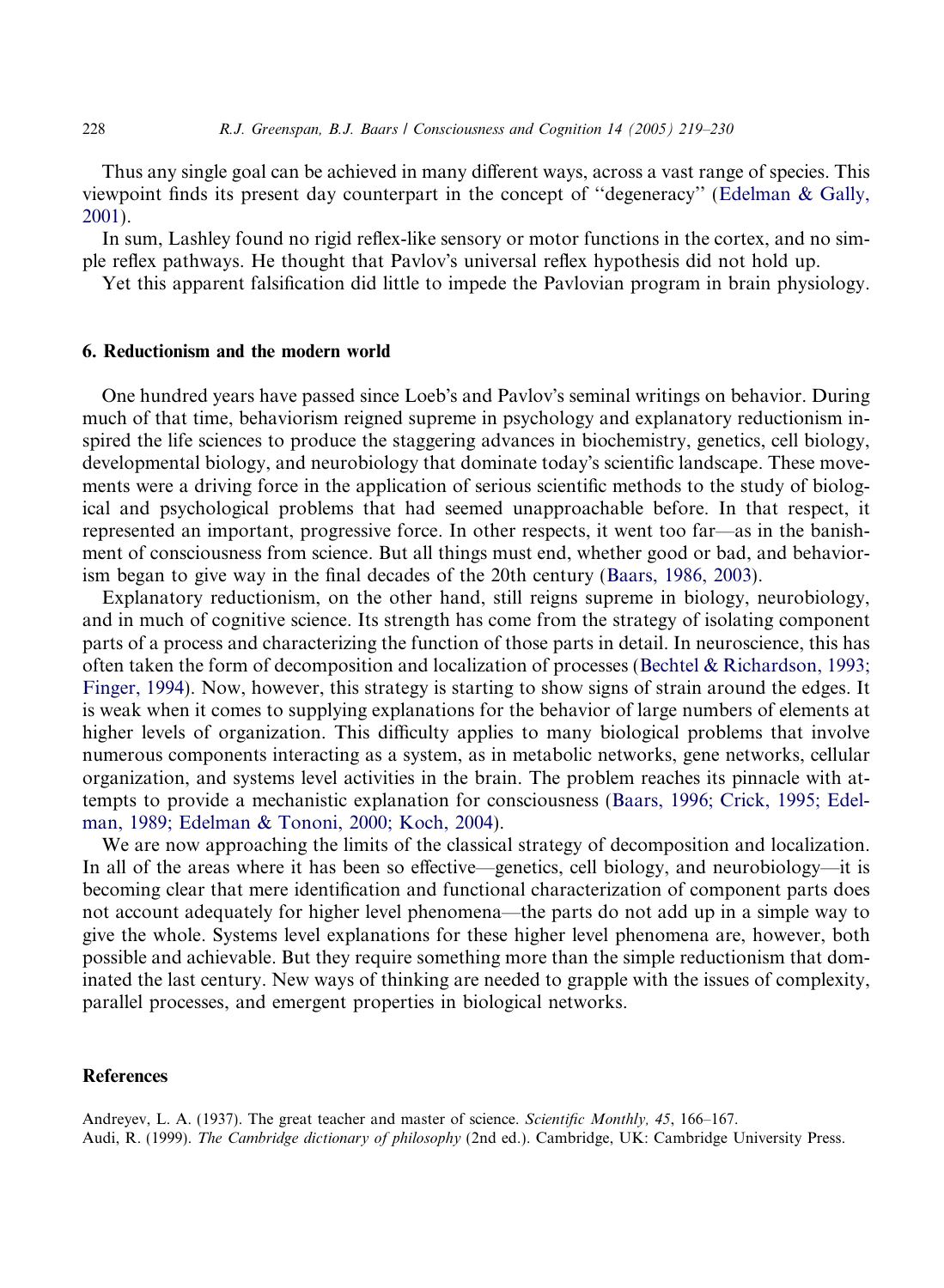- <span id="page-10-0"></span>Baars, B. J. (1986). The cognitive revolution in psychology. New York: Guilford Press.
- Baars, B. J. (1996). In the theater of consciousness: The workspace of the mind. Oxford: Oxford University Press.
- Baars, B. J. (2003). Pavlov and the freedom reflex. Journal of Consciousness Studies, 10, 19–40.
- Bechtel, W., & Richardson, R. C. (1993). Discovering complexity: Decomposition and localization as strategies in scientific research. Princeton, NJ: Princeton University Press.
- Breland, K., & Breland, M. (1961). The misbehavior of organisms. American Psychologist, 16, 681–684.
- Buckley, K. (1989). Mechanical man: John Broadus Watson and the beginnings of behaviorism. New York: The Guilford Press.
- Catania, A. C., & Laties, V. G. (1999). Pavlov and Skinner: Two lives in science. Journal of the Experimental Analysis of Behavior, 72, 455–461.
- Cravens, H. (1978). The triumph of evolution: The heredity-environment controversy, 1900–1941. Baltimore: Johns Hopkins University Press.
- Crick, F. H. C. (1995). The astonishing hypothesis. Cambridge: The University Press.
- Davenport, C. P. (1911). Heredity in relation to eugenics. New York: H. Holt.
- Edelman, G. M. (1989). The remembered present: A biological theory of consciousness. New York: Basic Books.
- Edelman, G. M., & Gally, J. (2001). Degeneracy in biological systems. Proceedings of the National Academy of Sciences of the United States of America, 98, 13763–13768.
- Edelman, G. M., & Tononi, G. (2000). A universe of consciousness. New York: Basic Books.
- Finger, S. (1994). Origins of neuroscience: A history of explorations into brain function. New York: Oxford University Press.
- Flanagan, O. (1984). The science of the mind. Cambridge, MA: The MIT Press.
- James, W. (1890/1983). The Principles of Psychology. New York: Dover Press.
- Koch, C. (2004). The quest for consciousness: A neurobiological approach. Roberts.
- Lashley, K. (1930). Basic neural mechanisms in behaviour. Psychological Review, 37, 1–24.
- Loeb, J. (1888a). Die Orientierung der Thiere gegen das Licht. (Thierischer Heliotropismus). Sitzungs-Berichte der Physikalisch-medicinischen Gesellschaft zu Würzburg, 1-5.
- Loeb, J. (1888b). Die Orientierung der Thiere gegen die Schwerkraft der Erde. (Thierischer Geotropismus). Sitzungs-Berichte der Physikalisch-medicinischen Gesellschaft zu Würzburg, 5–10.
- Loeb, J. (1890). Der Heliotropismus der Thiere und seine Uebereinstimmung mit den Heliotropismus der Pflanzen. Würzburg: Georg Hertz.
- Loeb, J. (1900). Comparative physiology of the brain and comparative psychology. New York: G.P. Putnam's Sons.
- Loeb, J. (1918). Forced movements, tropisms, and animal conduct. Philadelphia and London: J.B. Lippincott.
- Logothetis, N. K., & Schall, J. D. (1989). Neural correlates of subjective visual perception. Science, 245, 761–763.
- Miller, G. A. (1962). *Psychology, the science of mental life*. New York: Penguin Press.
- Pauly, P. J. (1987). Controlling life, Jacques Loeb and the engineering ideal in biology. New York: Oxford University Press.
- Pavlov, I. P. (1897). The work of the digestive glands (W.H. Thompson, English translation, London, 1902). London: Griffin.
- Pavlov, I. P. (1906). The scientific investigation of the psychical faculties or processes in higher animals. Science, 24, 613–619.
- Pavlov, I. P. (1927). Conditioned reflexes and psychiatry. Lectures on conditioned reflexes (Vols. 1 and 2, trans. and ed.). New York: W.H. Gantt. International Publishers.
- Pavlov, I. P. (1924). Lectures on the work of the cerebral hemisphere, lecture one. Experimental psychology and other essays. New York: Philosophical Library (1957).
- Russell, B. (1921). The analysis of mind. London: Muirhead Library of Philosophy.
- Skinner, B. F. (1931). The concept of the reflex in the description of behaviour. Journal of General Psychology, 5, 427–548.
- Skinner, B. F. (1938). The behavior of organisms. New York: Appleton-Century-Crofts.
- Skinner, B. F. (1953). Science and human behaviour. New York: Macmillan.
- Skinner, B. F. (1976). Particulars of my life. New York: Knopf.